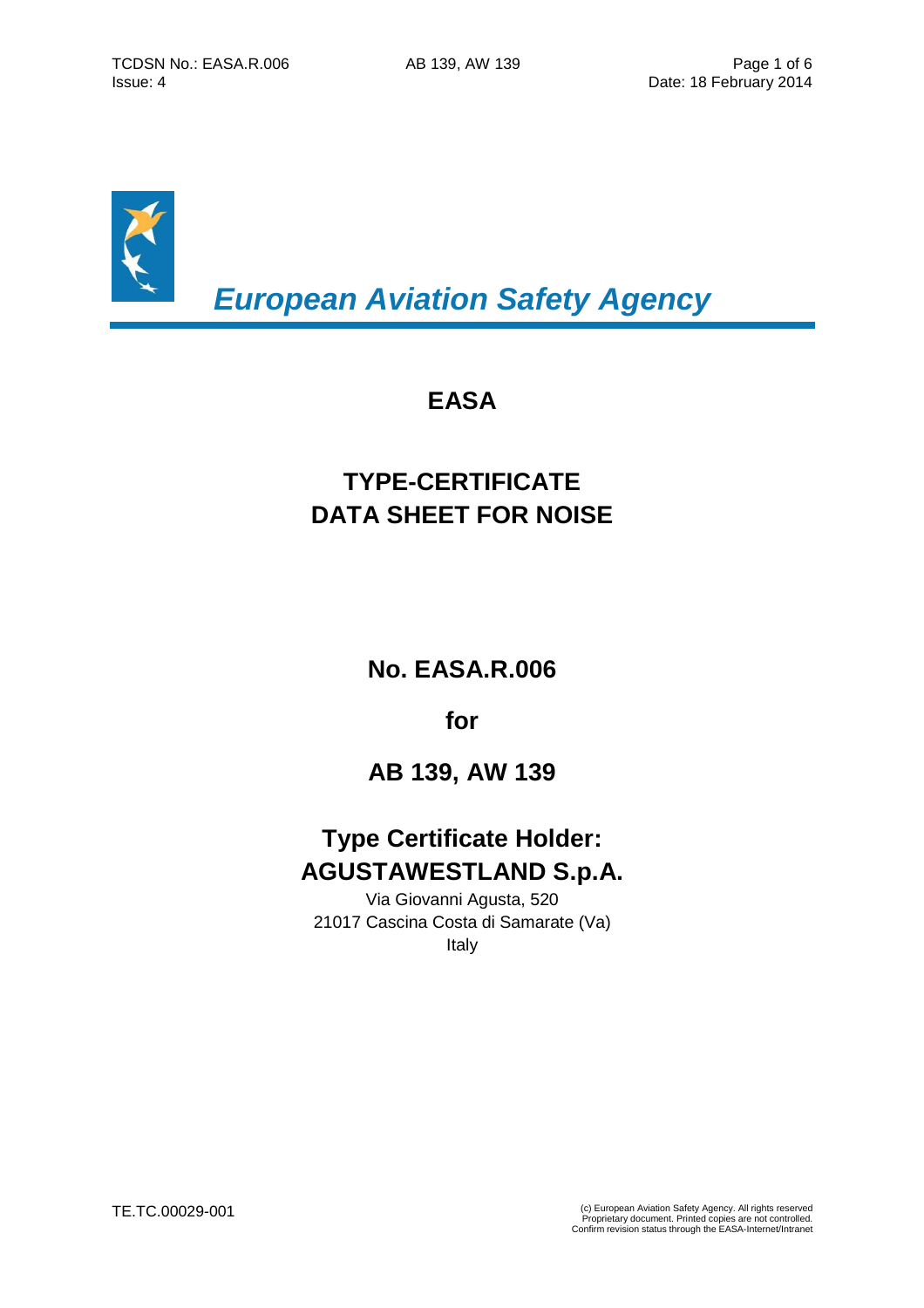## INTENTIONALLY LEFT BLANK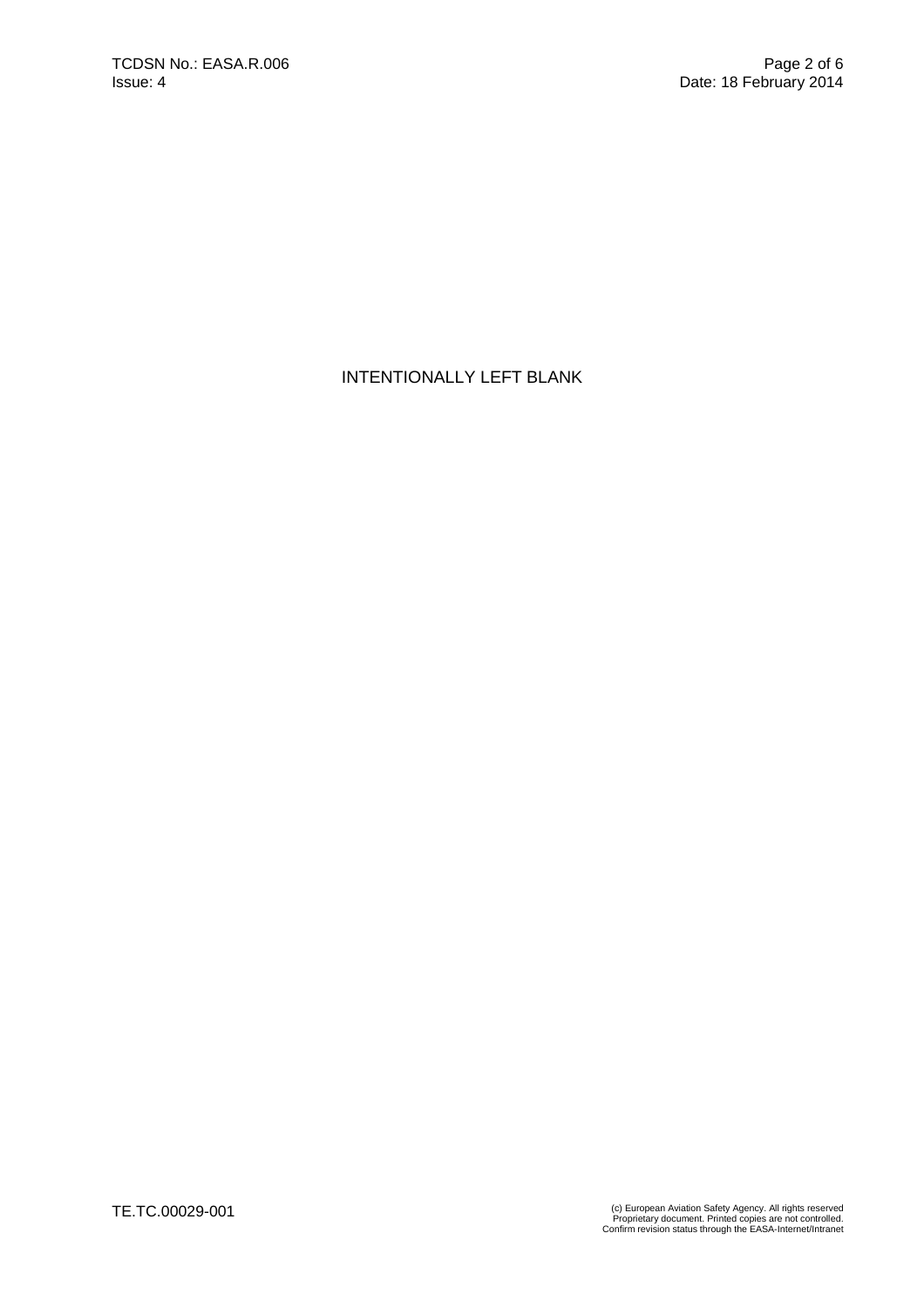| Type Certificate Holder <sup>1</sup>       | <b>AgustaWestland S.p.A.</b>                                                    |                     | Aircraft Type Designation <sup>1</sup> | AB139                |          |
|--------------------------------------------|---------------------------------------------------------------------------------|---------------------|----------------------------------------|----------------------|----------|
| Engine Manufacturer <sup>1</sup>           | <b>Pratt &amp; Whitney Canada</b>                                               |                     | Engine Type Designation <sup>1</sup>   | <b>PT6C-67C</b>      |          |
| the certificated noise levels <sup>1</sup> | Additional modifications essential to meet the requirements or needed to attain |                     | <b>None</b>                            |                      |          |
| Noise Certification Basis                  | <b>ICAO Annex 16, Volume I</b>                                                  | Edition / Amendment |                                        | Chapter <sup>1</sup> | 8(8.4.1) |

| <b>EASA</b> | Maximum Mass     |                 | Take-Off EPNL |       | Overflight EPNL |       | Approach EPNL |       | See  |
|-------------|------------------|-----------------|---------------|-------|-----------------|-------|---------------|-------|------|
| Record No.  | Take-off<br>(kg) | Landing<br>(kg) | ∟evel         | Limit | Level           | Limit | Level         | Limit | Note |
| D277        | 6,800            | 6,800           | 90.3          | 98.3  | 90.7            | 97.3  | 94.1          | 99.3  |      |
| D275        | 6,400            | 6,400           | 90.5          | 98.1  | 89.8            | 97.1  | 93.0          | 99.1  |      |

 $1$  See Note 1.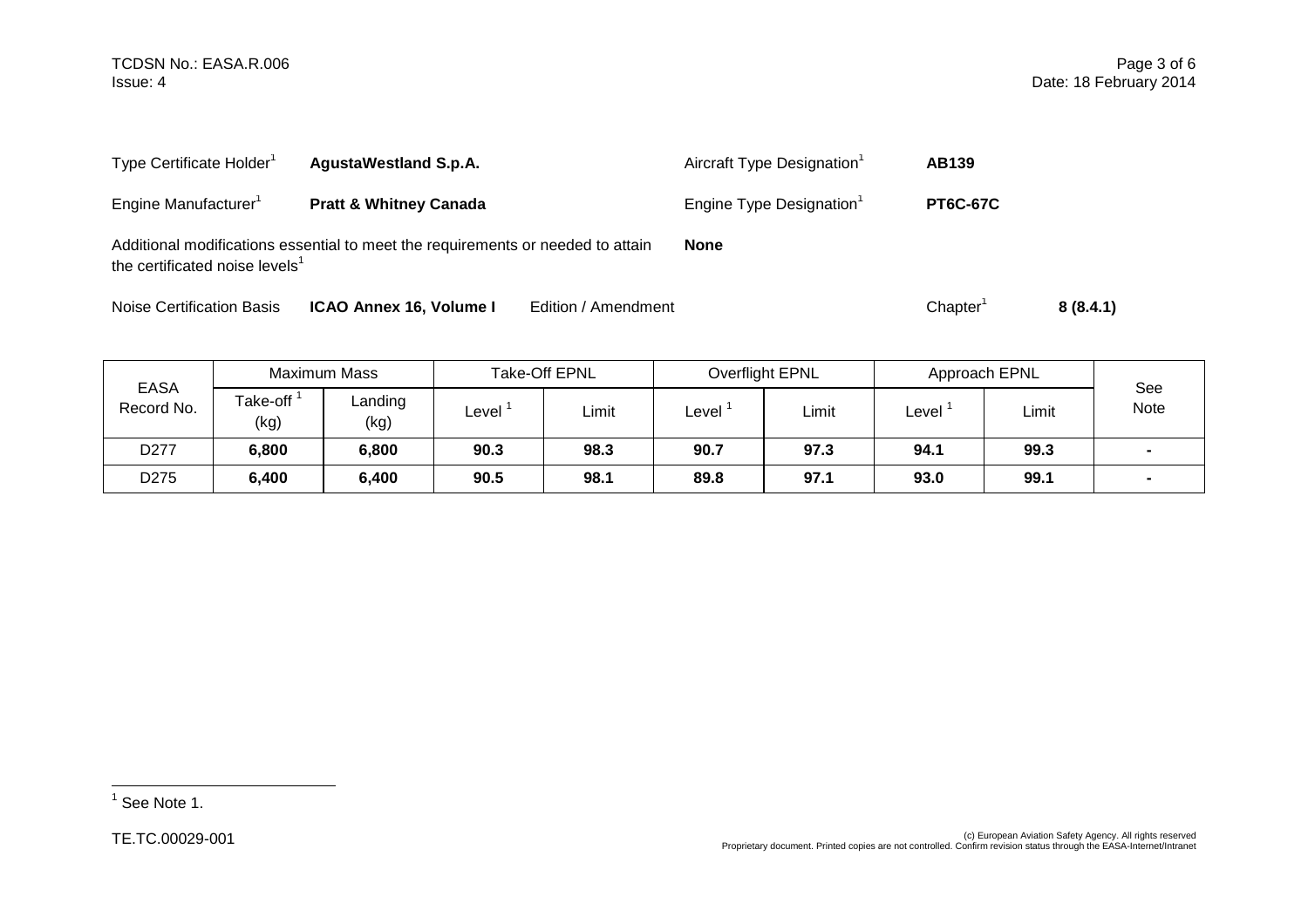TCDSN No.: EASA.R.006<br>Issue: 4

| Type Certificate Holder <sup>1</sup>       | <b>AgustaWestland S.p.A.</b>                                                    |                     | Aircraft Type Designation <sup>1</sup> | AW139           |          |
|--------------------------------------------|---------------------------------------------------------------------------------|---------------------|----------------------------------------|-----------------|----------|
| Engine Manufacturer <sup>1</sup>           | <b>Pratt &amp; Whitney Canada</b>                                               |                     | Engine Type Designation <sup>1</sup>   | <b>PT6C-67C</b> |          |
| the certificated noise levels <sup>1</sup> | Additional modifications essential to meet the requirements or needed to attain |                     | <b>None</b>                            |                 |          |
| Noise Certification Basis                  | <b>ICAO Annex 16, Volume I</b>                                                  | Edition / Amendment |                                        | <b>Chapter</b>  | 8(8.4.1) |

| <b>EASA</b> | Maximum Mass     |                 | Take-Off EPNL |       | Overflight EPNL |       | Approach EPNL |       | See  |
|-------------|------------------|-----------------|---------------|-------|-----------------|-------|---------------|-------|------|
| Record No.  | Take-off<br>(kg) | Landing<br>(kg) | _evel         | Limit | ∟evel           | Limit | ∟evel         | Limit | Note |
| D278        | 6,800            | 6,800           | 90.3          | 98.3  | 90.7            | 97.3  | 94.1          | 99.3  |      |
| D276        | 6,400            | 6,400           | 90.5          | 98.1  | 89.8            | 97.1  | 93.0          | 99.1  |      |

 $1$  See Note 1.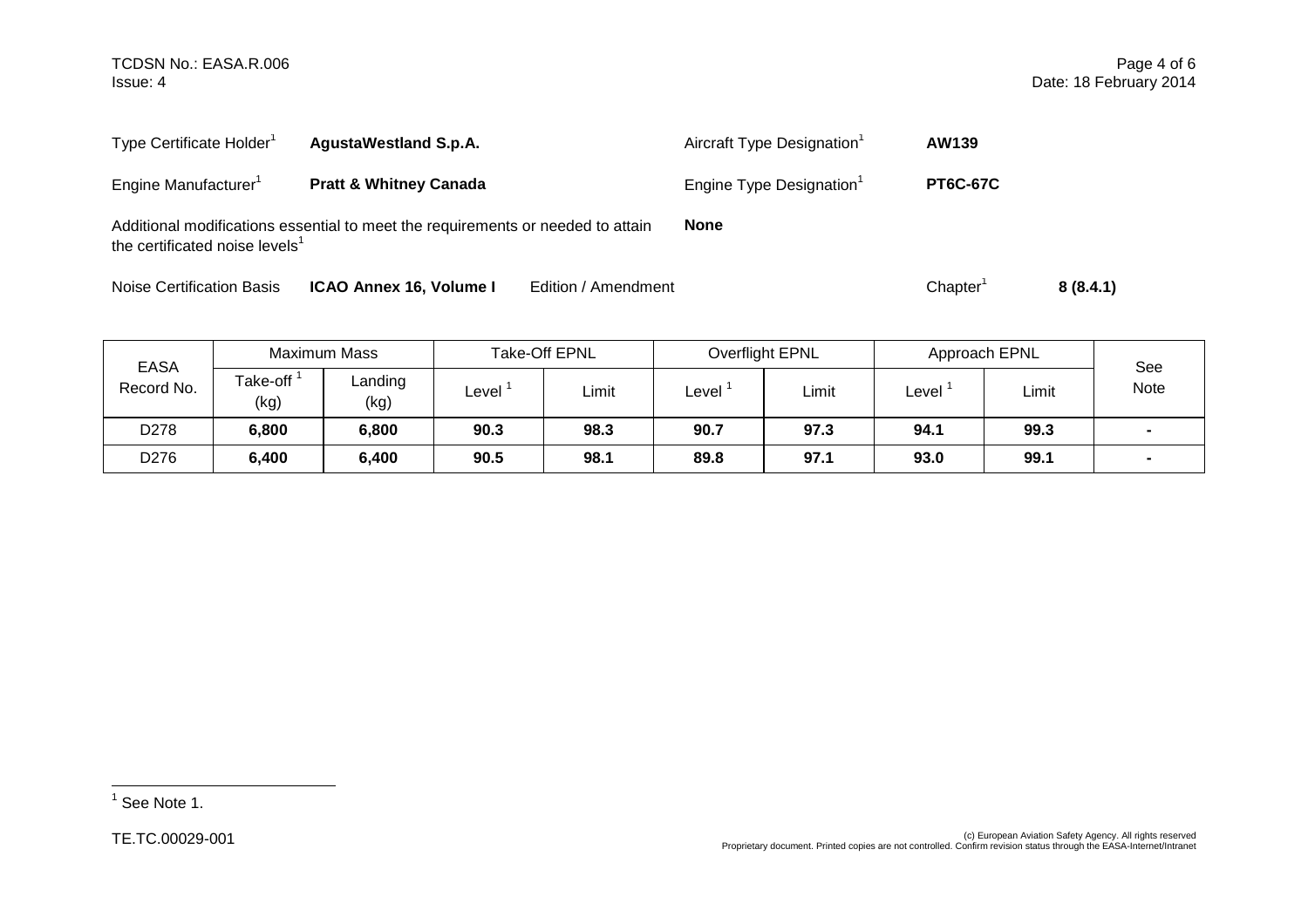TCDSN No.: EASA.R.006 Page 5 of 6<br>Issue: 4 Date: 18 February 2014

#### **TCDSN EASA.R.006 Notes**

1. Items so marked shall be included on EASA Form 45.